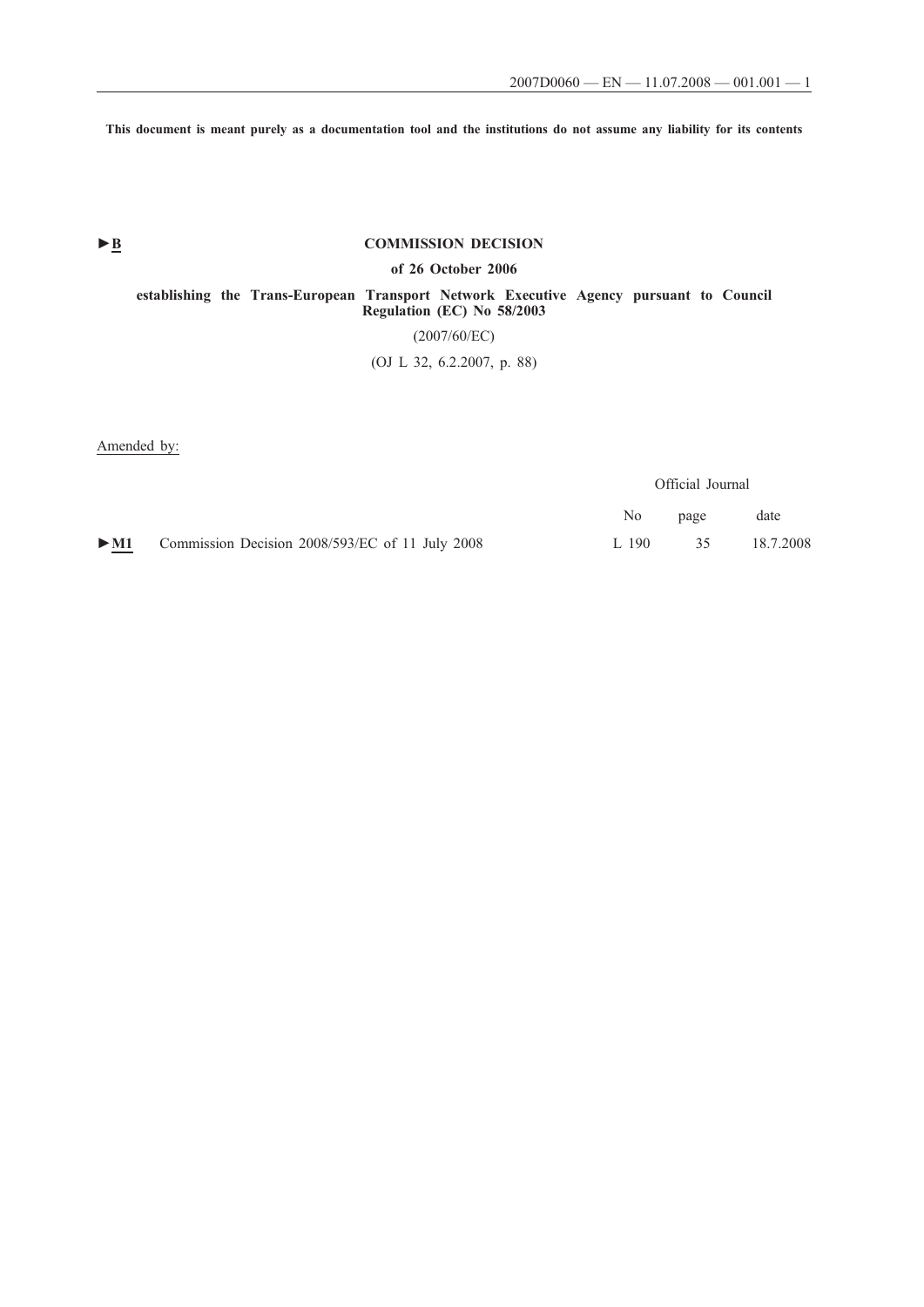### **COMMISSION DECISION**

#### **of 26 October 2006**

### **establishing the Trans-European Transport Network Executive Agency pursuant to Council Regulation (EC) No 58/2003**

## (2007/60/EC)

# THE COMMISSION OF THE EUROPEAN COMMUNITIES,

Having regard to the Treaty establishing the European Community,

Having regard to Regulation (EC) No 58/2003 of the Council of 19 December 2002 laying down the statute for executive agencies to be entrusted with certain tasks in the management of Community policies  $(1)$ , and in particular Article  $(3)(1)$  thereof,

Whereas:

- (1) Regulation (EC) No 58/2003 confers on the Commission the power to decide to set up executive agencies in accordance with the statute established by that Regulation and to give them responsibility for certain tasks relating to the management of one or more Community programmes or actions.
- (2) The purpose of empowering the Commission to set up executive agencies is to allow it to focus on core activities and functions which cannot be outsourced, without relinquishing control over, or ultimate responsibility for, activities managed by the executive agencies.
- (3) The management of Community action in the field of the trans-European transport network concerns the implementation of projects which do not involve political decision-making and requires a high level of technical and financial expertise throughout the project cycle.
- (4) Tasks relating to the implementation of such Community action may be delegated to an executive agency with a clear separation between programming, the establishment of priorities and programme evaluation, for which the Commission will be responsible, and the implementation of the projects, which will be entrusted to the executive agency.
- (5) Cost/benefit analysis carried out for this purpose has shown that the setting-up of an executive agency would make it possible to improve the effectiveness of the implementation of the trans-European transport network at a lower cost. In view of the characteristics inherent in the trans-European transport network, the stress must be on the delegation of technical tasks, the main aim being to strengthen the links between the trans-European transport network and the communities of experts.
- (6) The agency must mobilise a high level of expertise in accordance with the objectives defined by the Commission, and under its supervision. The setting up of the agency must also make it possible to optimise the implementation of the trans-European transport network by making it easier to recruit staff specialised in matters relating to the trans-European transport network.
- (7) The setting-up of the agency must increase flexibility in the implementation of Community action in the field of the trans-European transport network. The agency's annual work programme must enable it in particular to contribute to the achievement of the annual priorities for the implementation of the trans-European transport network, as planned and agreed by

# **▼B**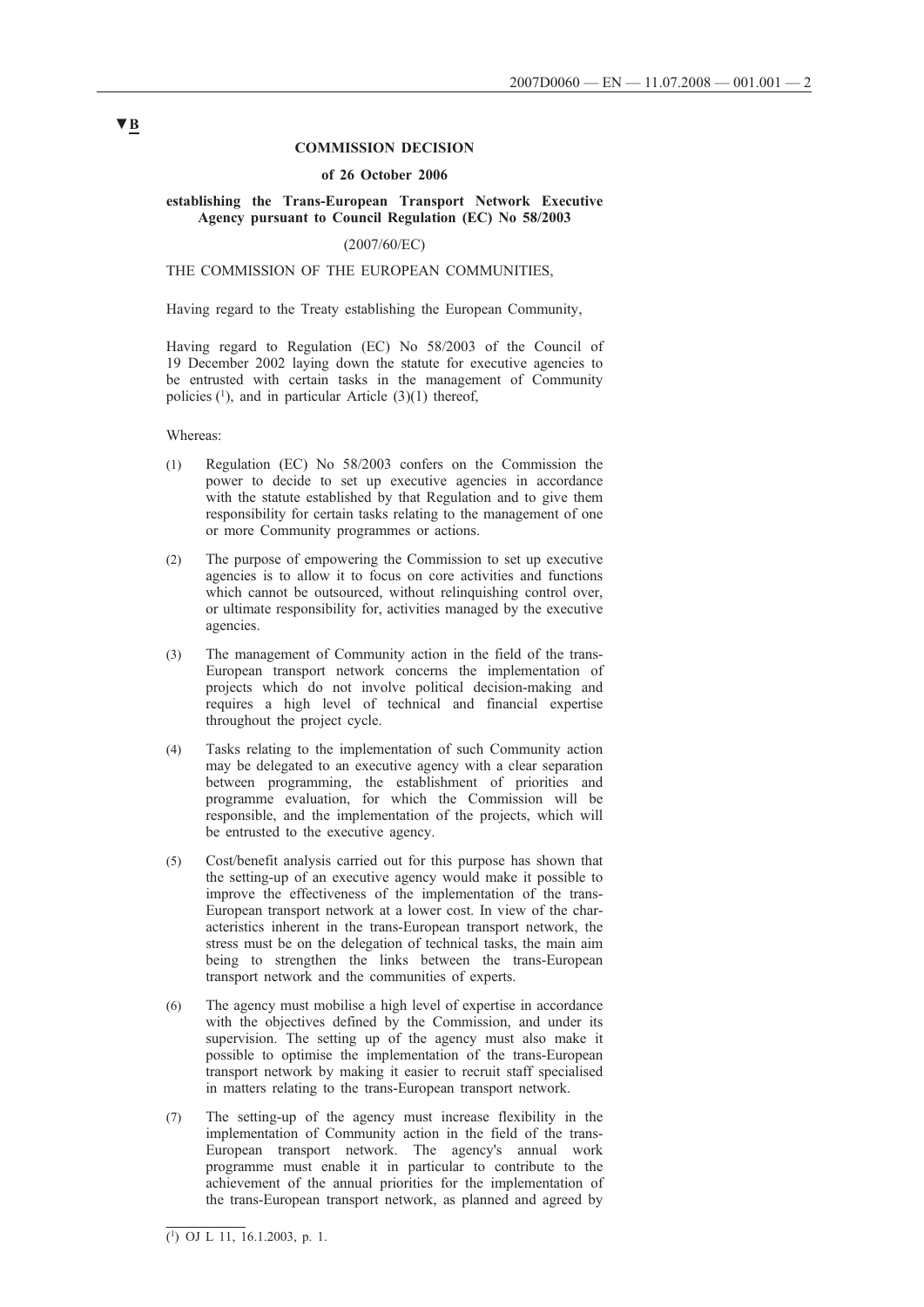the Commission. The agency must also ensure better coordination of funds with other Community instruments.

- (8) Management based on the results obtained by the agency, with the establishment of the necessary procedures and supervision and coordination circuits, must enable the Commission to simplify the arrangements for the implementation of the trans-European transport network. The Commission will be able to capitalise on the technical work carried out by the agency by developing in parallel, in an appropriate manner, tasks which involve making policy judgments.
- (9) Cooperation between the agency and the Commission and the accomplishment of its specific tasks must make it possible to raise the profile of Community action in the field of the trans-European transport network.
- (10) The measures provided for in this Decision are consistent with the opinion of the Committee of the Executive Agencies,

HAS DECIDED AS FOLLOWS:

### Article 1

### **Setting up the agency**

1. An executive agency (hereinafter 'the Agency') is hereby set up for the management of Community action in the field of the trans-European transport network, the status of which is governed by Regulation (EC) No 58/2003.

2. The Agency shall be known as the '*Trans-European Transport Network Executive Agency*'.

#### Article 2

#### **Location**

The Agency shall be located in Brussels.

# **▼M1**

# **Duration**

The Agency shall be set up for a period starting on 1 November 2006 and ending on 31 December 2015.

# **▼B**

#### **Objectives and tasks**

# **▼M1**

1. The Agency shall be responsible, in the framework of Community action in the field of the trans-European transport network, for the implementation of tasks concerning the granting of Community financial aid pursuant to the Council Regulation (EC) No  $2236/95$  (<sup>1</sup>) and the Regulation (EC) No 680/2007 of the European Parliament and of the Council  $(2)$ , with the exception of tasks requiring discretionary powers in translating political choices into action, such as programming,

# **▼B**

 $(1)$  OJ L 228, 23.9.1995, p. 1. Regulation as last amended by Regulation (EC) No 1159/2005 of the European Parliament and of the Council (OJ L 191, 22.7.2005, p. 16).

<sup>(2)</sup> OJ L 162, 22.6.2007, p. 1.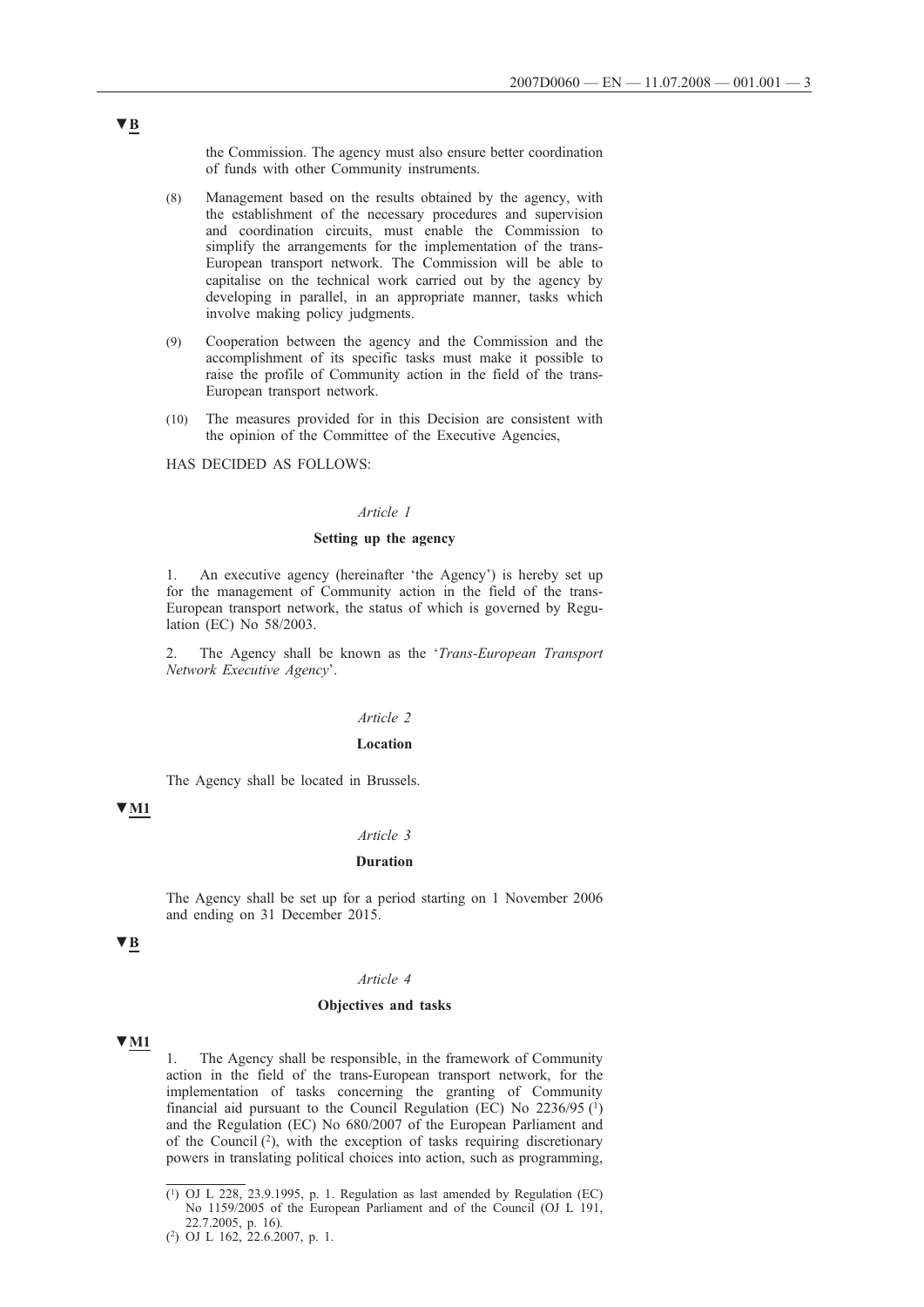the establishment of priorities, the selection of projects according to Article 5 of the Regulation (EC) No 680/2007, programme evaluation and legislative monitoring. The Agency shall be responsible in particular for the following tasks:

- (a) assistance to the Commission during the programming and selection phases, as well as management of the monitoring phase of the financial aid granted to projects of common interest under the budget for the trans-European transport network, as well as carrying out the necessary checks to that end, by adopting the relevant decisions using the powers delegated to the Agency by the Commission;
- (b) coordination with other Community financial instruments, in particular by ensuring the coordination of the granting of financial aid, over the entire route, for all projects of common interest which also receive funding under the Structural Funds, the Cohesion Fund and from the European Investment Bank;
- (c) technical assistance to project promoters regarding the financial engineering for projects and the development of common evaluation methods;
- (d) adoption of the budget implementation instruments for revenue and expenditure and implementation, where the Commission has delegated responsibility to the Agency, of all operations required for the management of Community actions in the field of the trans-European transport network, as provided for in the Regulation (EC) No 2236/95 and the Regulation (EC) No 680/2007;
- (e) collection, analysis and transmission to the Commission of all information required by the Commission for the implementation of the trans-European transport network;
- (f) accompanying measures to contribute to the efficiency and effectiveness of the TEN-T programme in order to maximise its European added value, including promotion of the TEN-T programme to all parties concerned and the improvement of its visibility to the general public, in the Member States and bordering third countries;
- (g) any technical and administrative support requested by the Commission.

# **▼B**

2. Implementation of the tasks provided for in paragraph 1(b) shall not affect the responsibilities of the authorities managing operational programmes co-financed by the Structural Funds or the Cohesion Fund as regards the selection or implementation of projects which are part of the trans-European transport network or the financial responsibility of the Member States in the framework of shared management of these programmes.

3. In addition to the tasks referred to in paragraph 1 above, the Agency may be instructed by the Commission, after the Committee for Executive Agencies has delivered an opinion, to carry out tasks of the same kind in the framework of other Community programmes or actions, within the meaning of Article 2 of Regulation (EC) No 58/2003, provided that such programmes or actions remain within the limits of Community action in the field of the trans-European transport network.

4. The Commission's decision delegating responsibility shall define the details of all the tasks entrusted to the Agency, and shall be adjusted in line with additional tasks which may be entrusted to the Agency. It shall be transmitted, for information, to the Committee for Executive Agencies.

# **▼M1**